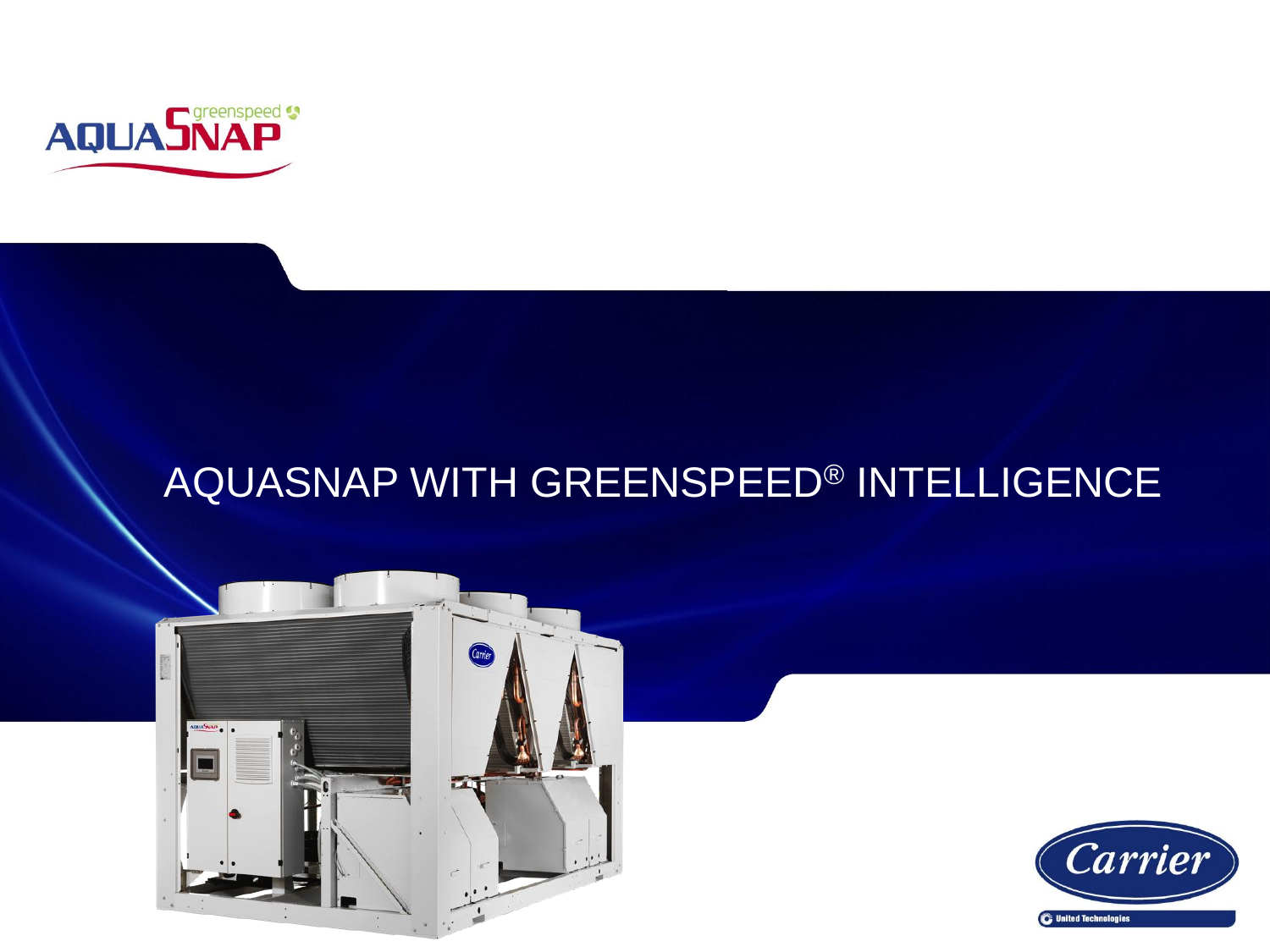

# **FREE DEFROST** Marwan Chamoun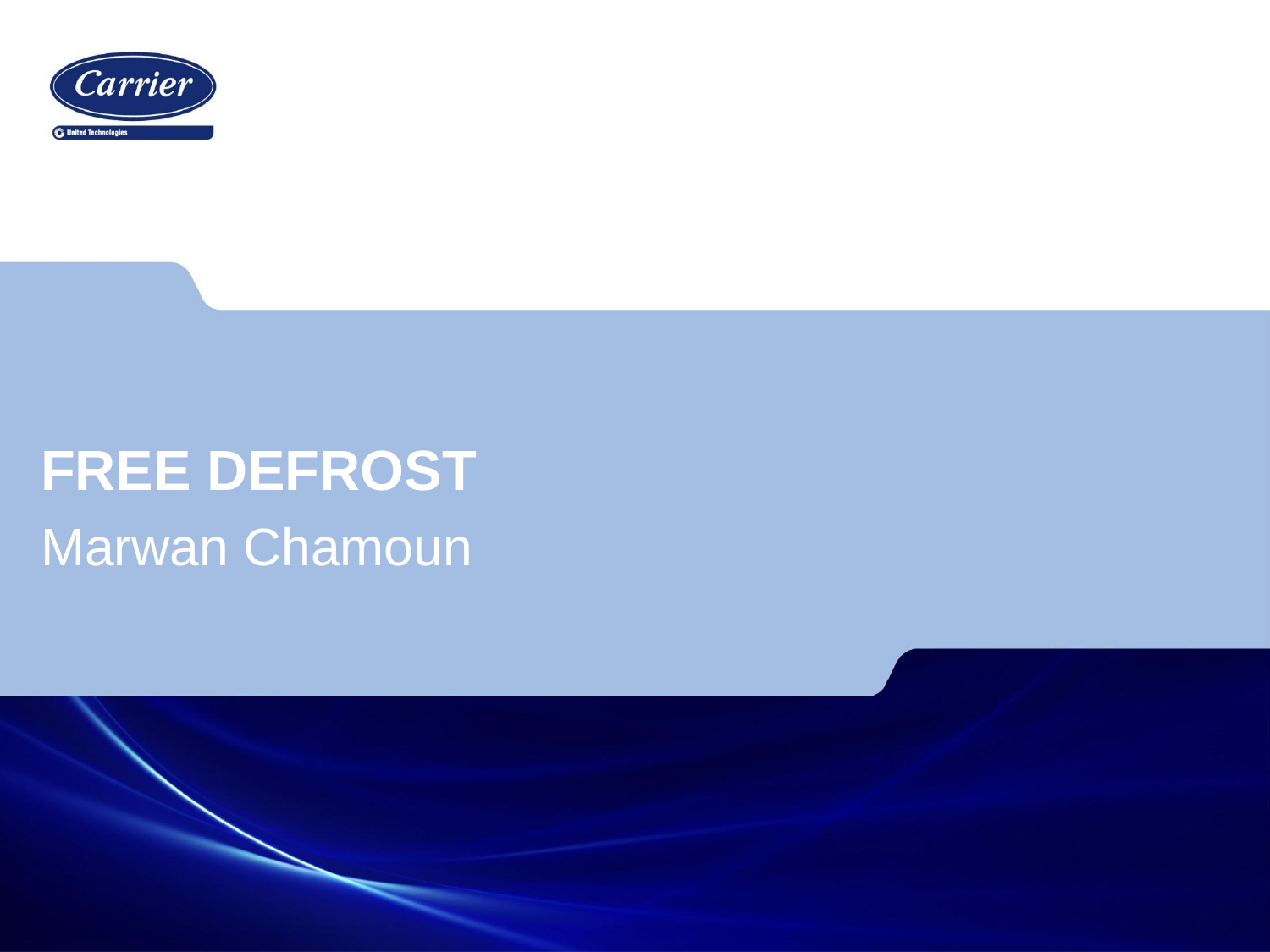

# TYPICAL HEATING APPLICATION

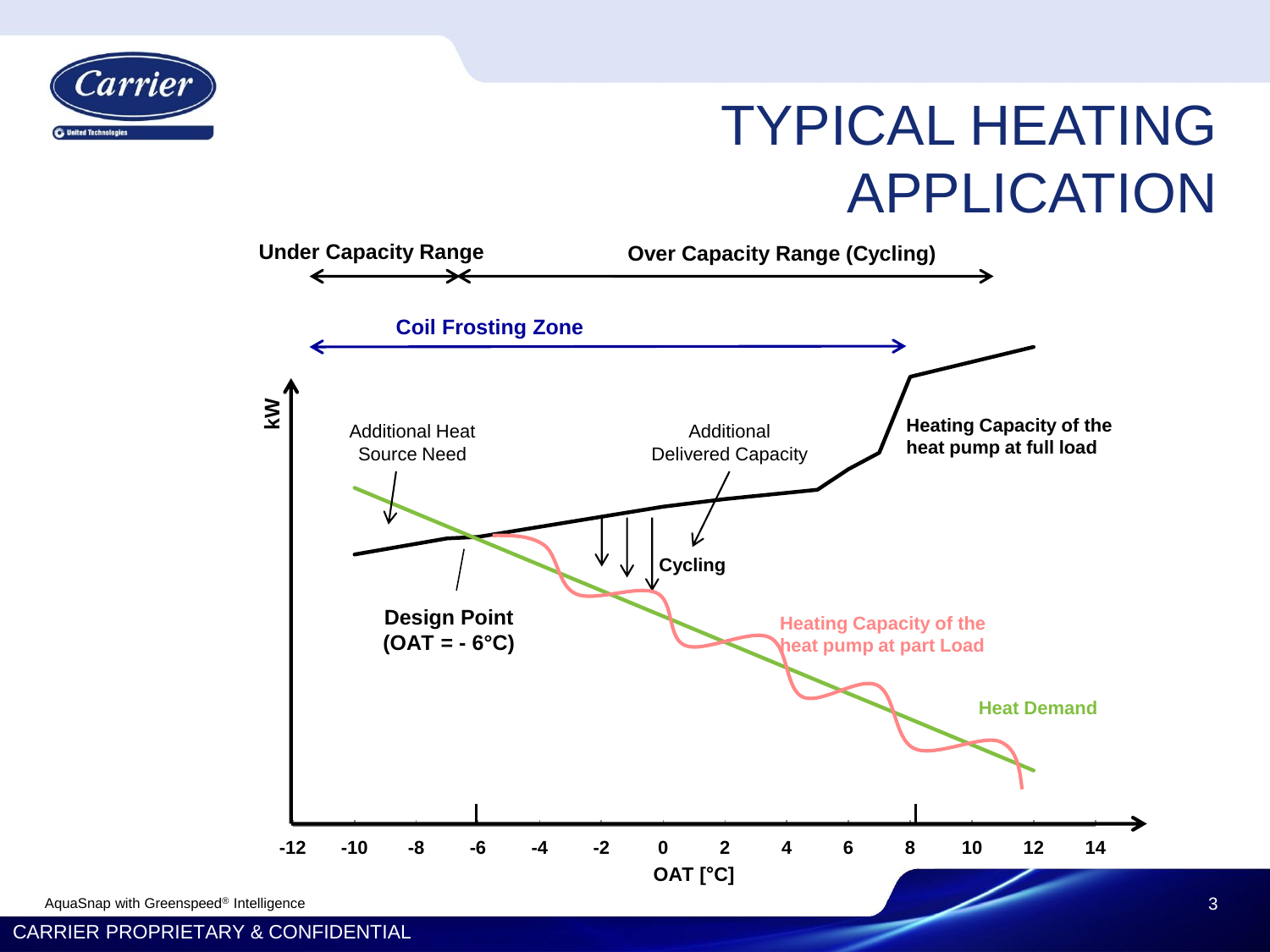

#### TRADITIONAL DEFROST

**Traditional Defrost** Impact

**Traditional Defrost** reverses cycle and extracts energy from water loop in order to melt frost on the coil using all compressors and four way valve

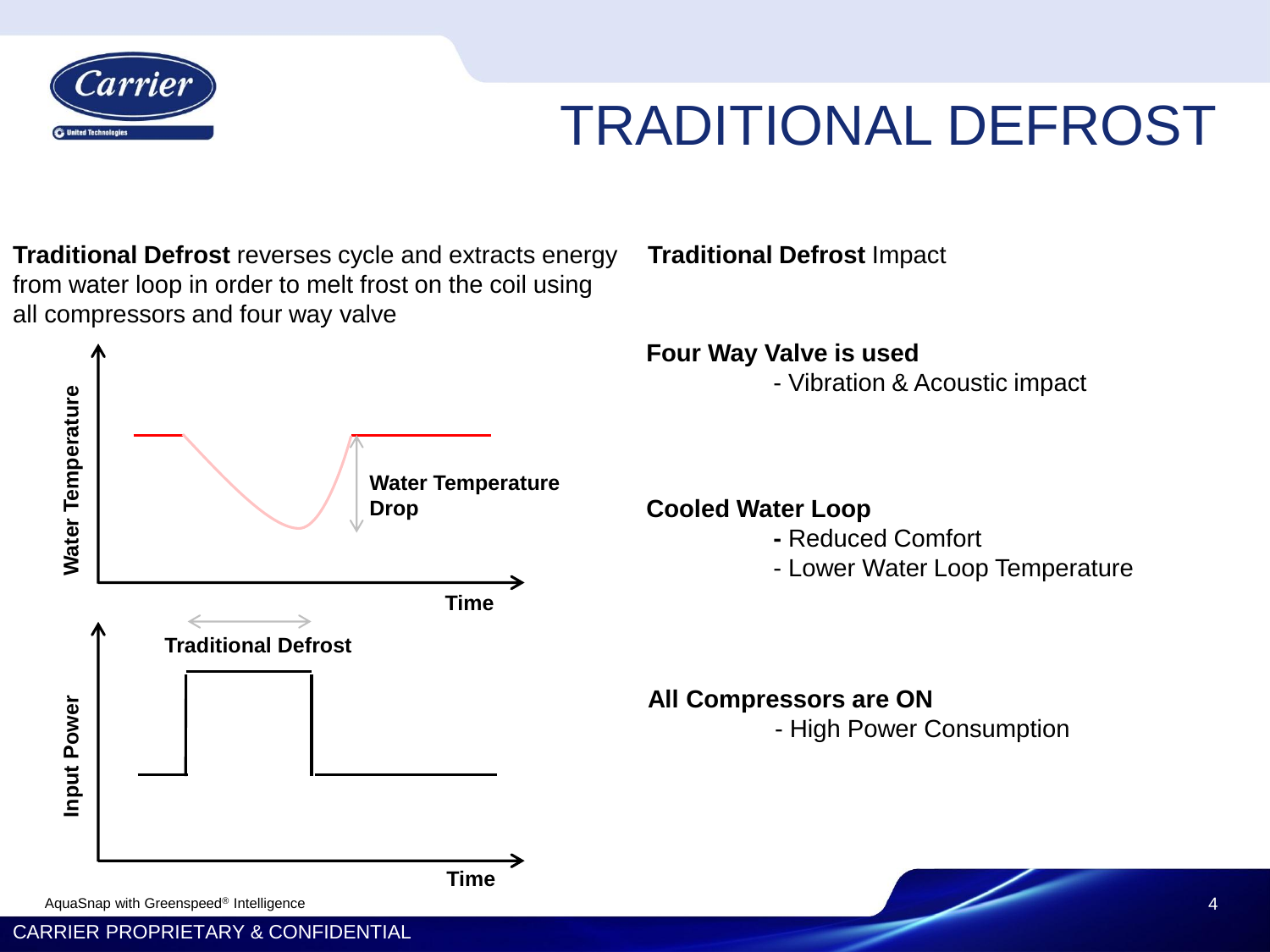

#### FREE DEFROST

**Traditional Defrost** reverses cycle and extracts energy from **water loop** in order to melt frost on the coil using **all compressors** and four way valve

**Free Defrost** extracts energy from **Outdoor Air** in order to melt frost on the coil using fans while all **compressors** are **Off**

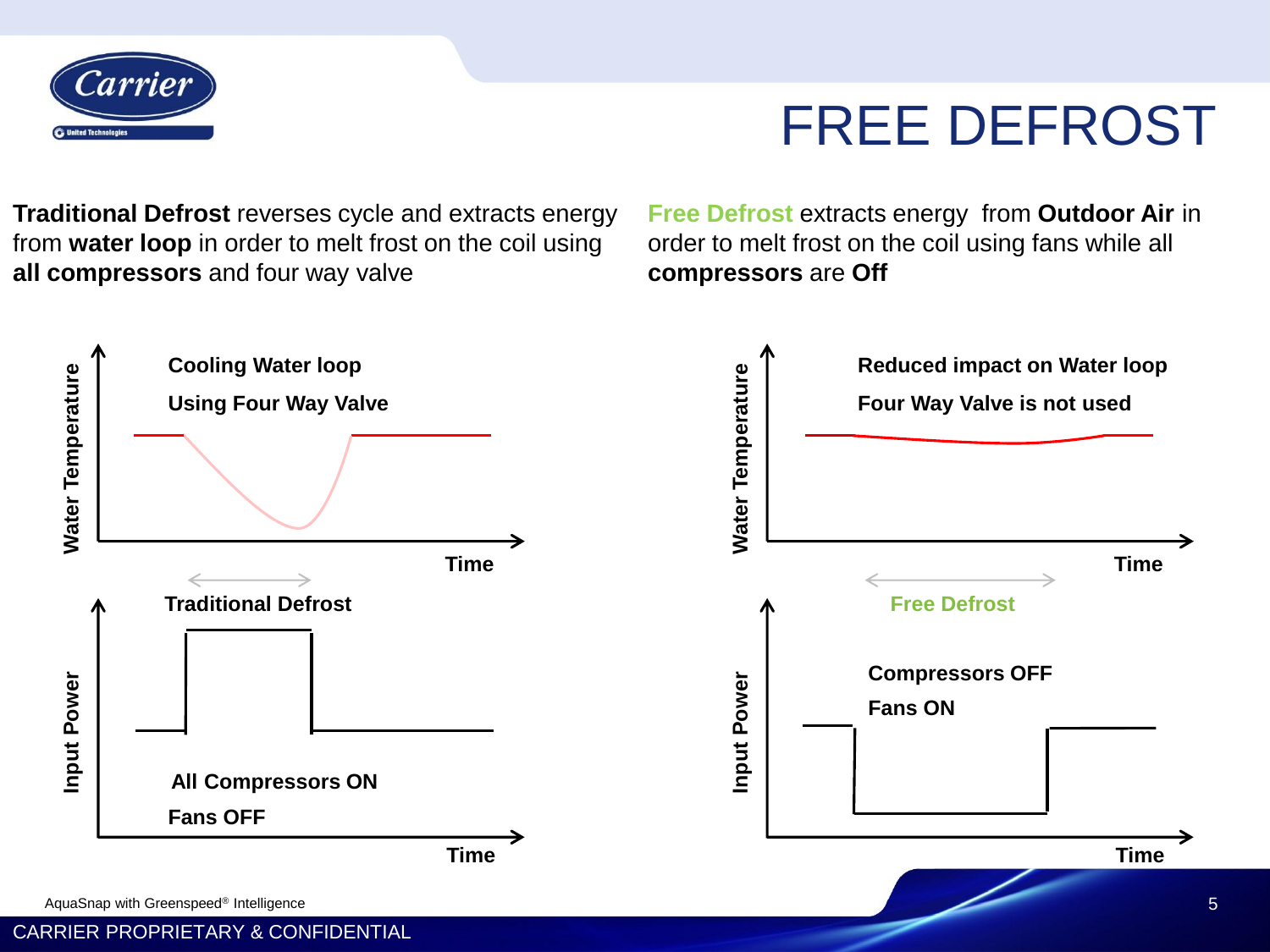

#### FREE DEFROST ZONE

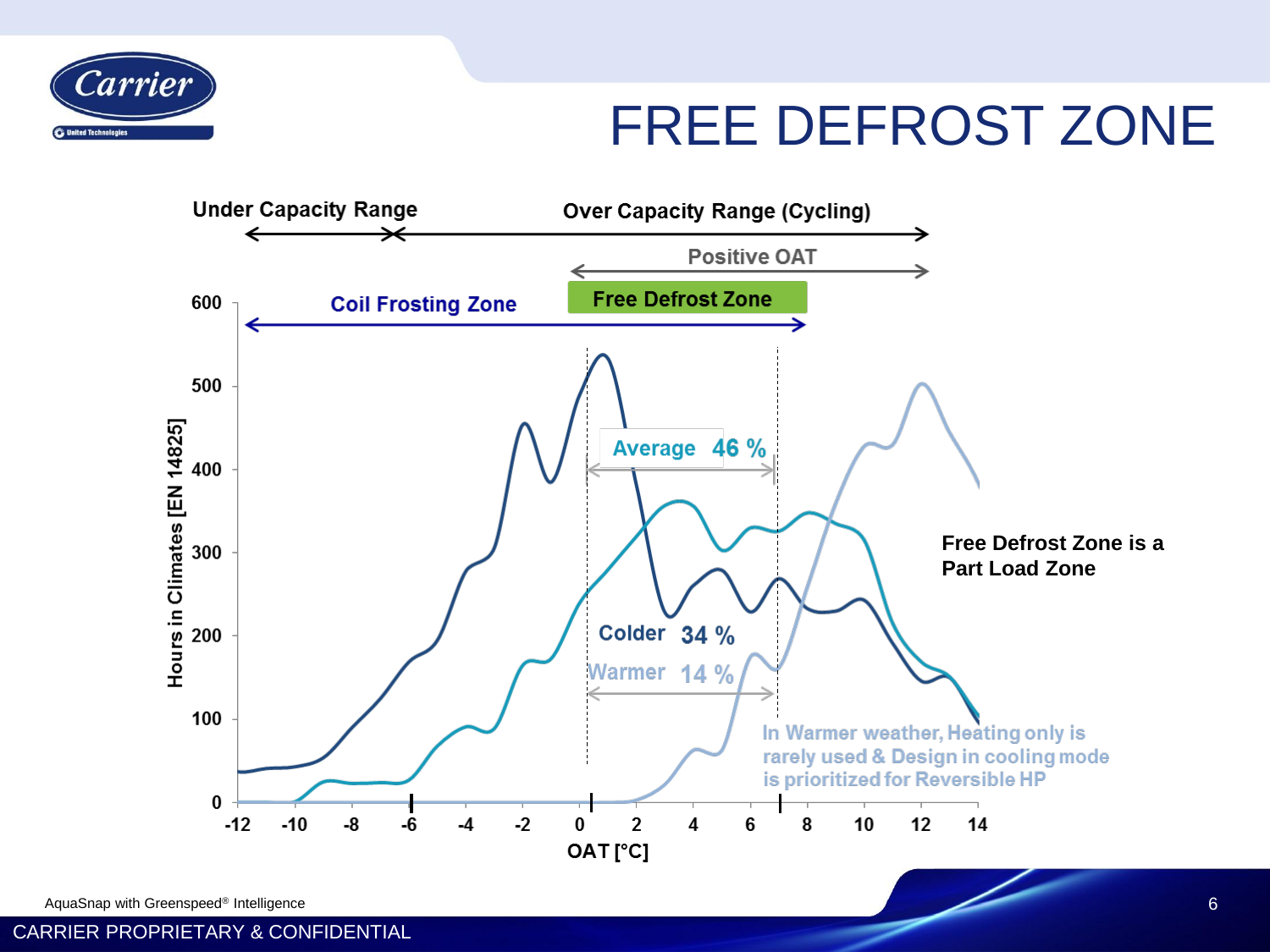

#### TRADITIONAL HP OPERATION

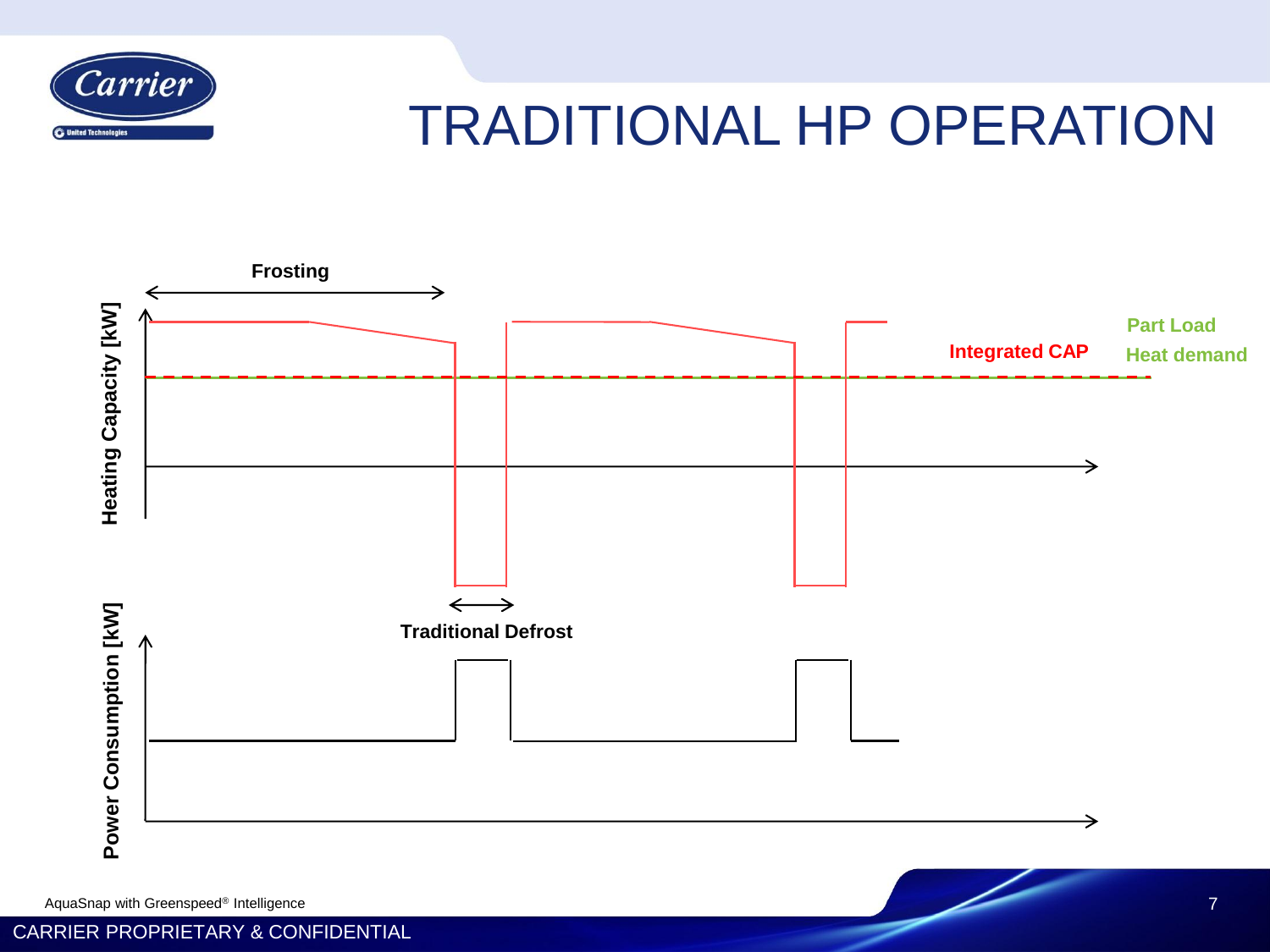

# NEW HP OPERATION

**Free Defrost** anticipates cycling to match heat demand while avoiding frost accumulation and defrosting Naturally using Outdoor Air

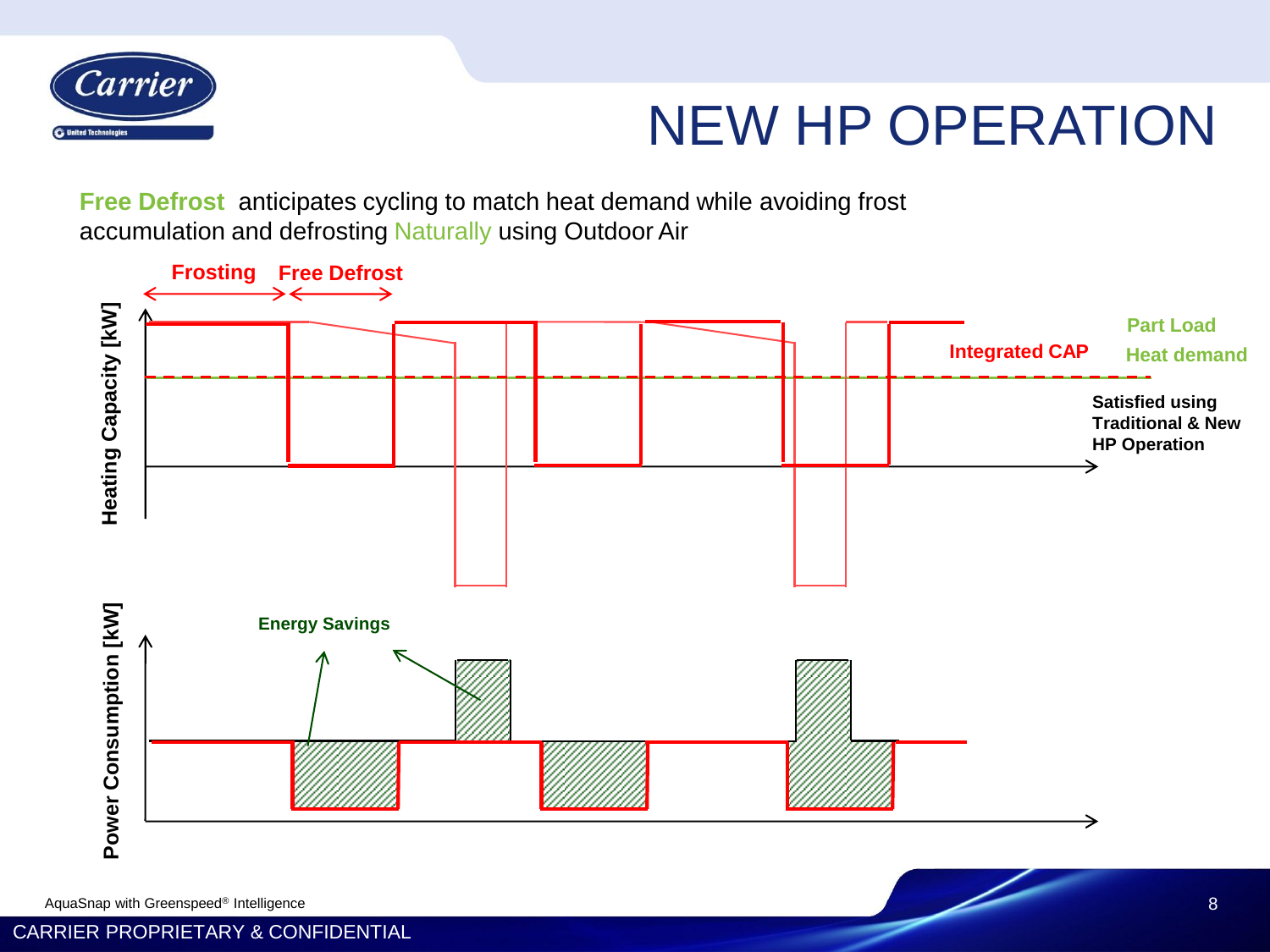

# OPTIMIZED CONTROL



**At Full Load conditions, Capacity using FreeDefrost is reduced**

**Automatic Switch to Mechanical Defrost if Building Needs not satisfied at FL using Free Defrost**

AquaSnap with Greenspeed® Intelligence

CARRIER PROPRIETARY & CONFIDENTIAL

**COP is improved using FreeDefrost** 

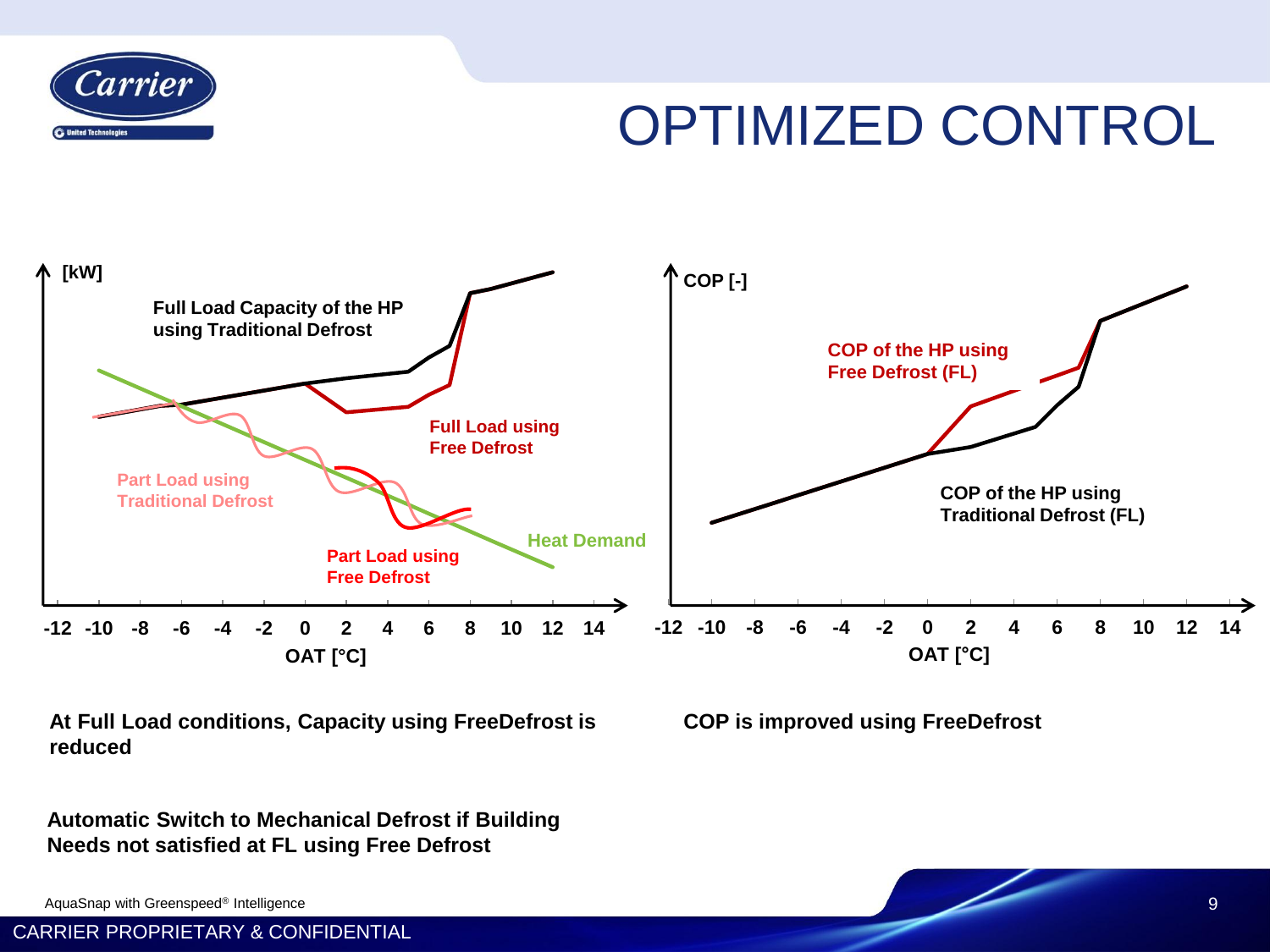

## EFFICIENCY BENEFITS



**Outdoor Air Temperature**

**Average Weather Conditions**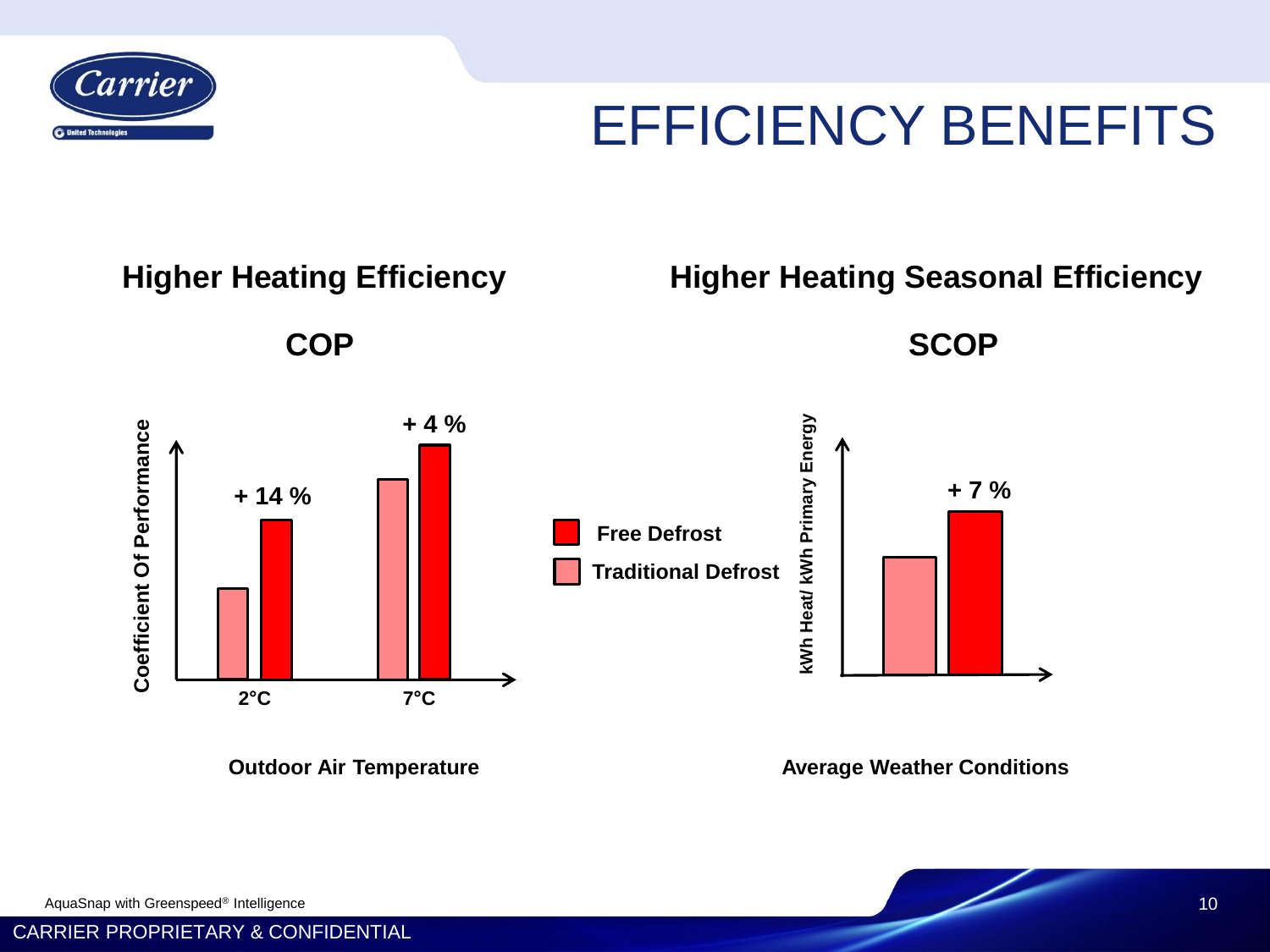

# COMFORT BENEFITS



**Improved Temperature Stability** eliminating negative impact induced by traditional defrost since the water loop is not cooled when defrosting using free defrost

**Improved Sound Quality** since the four way valve is not used while defrosting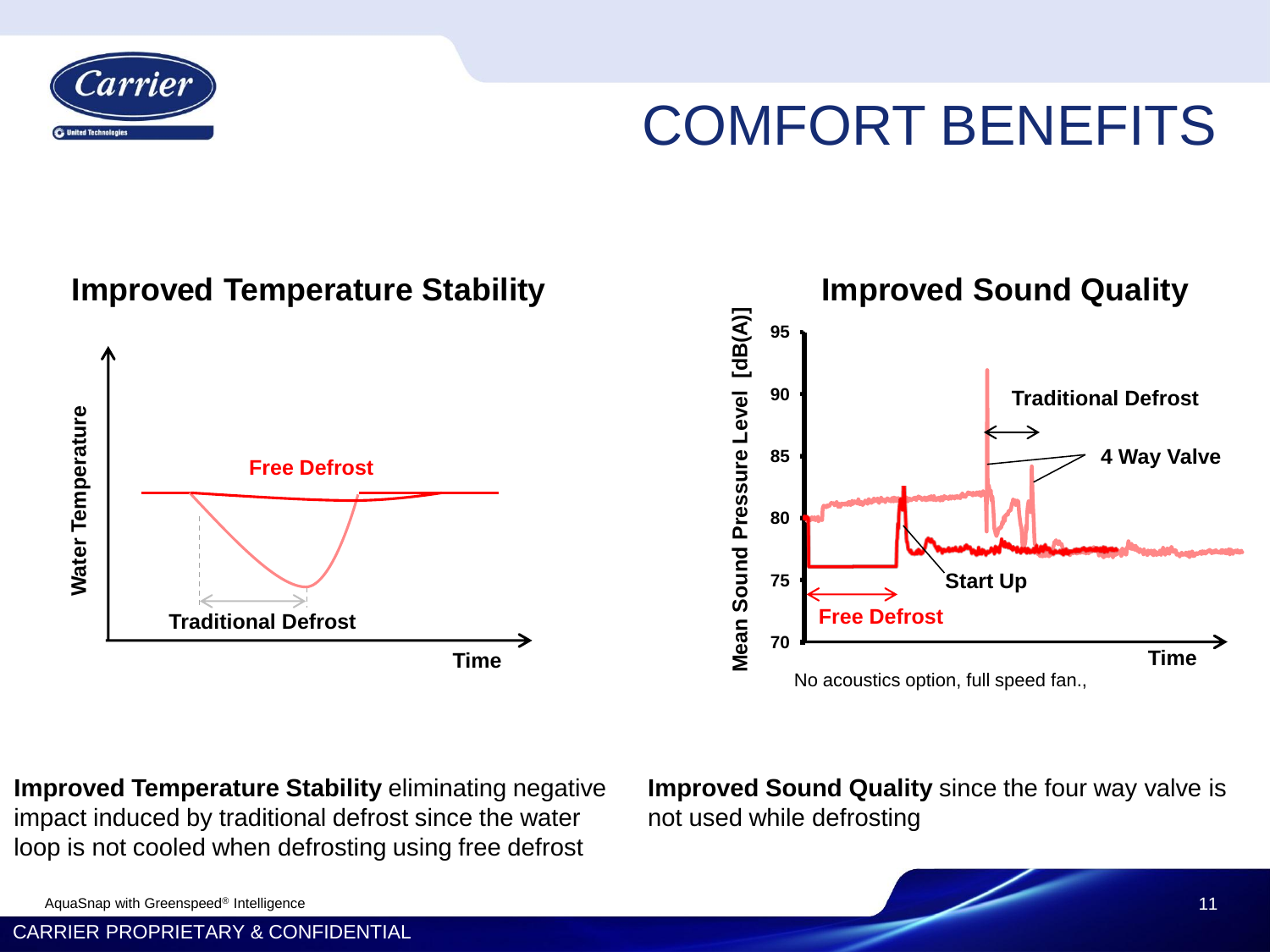

# RELIABILITY BENEFITS



Global vibration level on one point of discharge pipe

**Improved Reliability & Vibration level** when using Free Defrost eliminating mechanical stress induced by cycle inversion